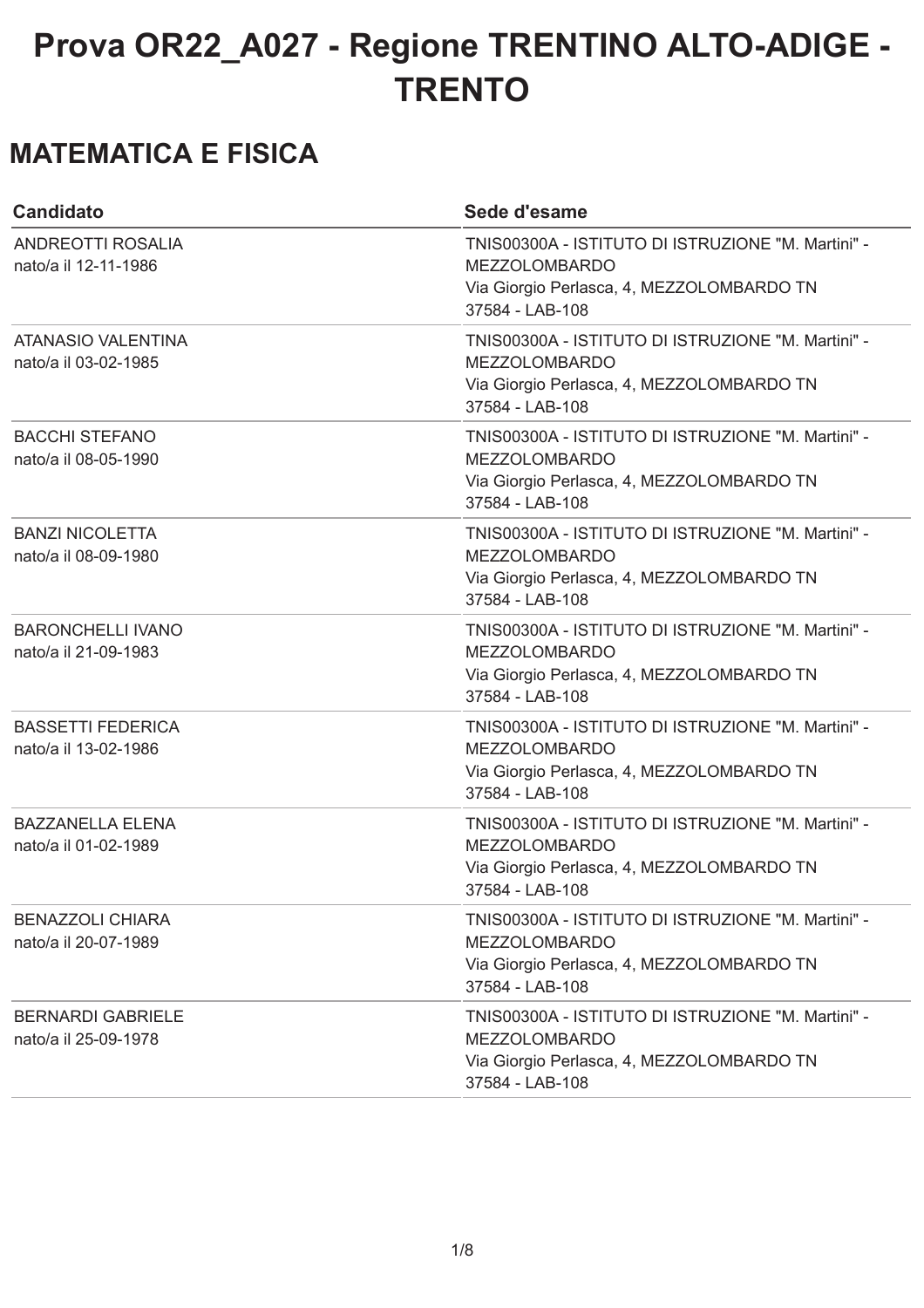| <b>Candidato</b>                                    | Sede d'esame                                                                                                                               |
|-----------------------------------------------------|--------------------------------------------------------------------------------------------------------------------------------------------|
| <b>BIZZOTTO MARIA LAURA</b><br>nato/a il 28-01-1990 | TNIS00300A - ISTITUTO DI ISTRUZIONE "M. Martini" -<br><b>MEZZOLOMBARDO</b><br>Via Giorgio Perlasca, 4, MEZZOLOMBARDO TN<br>37584 - LAB-108 |
| <b>BONDONI GIULIA</b><br>nato/a il 28-11-1989       | TNIS00300A - ISTITUTO DI ISTRUZIONE "M. Martini" -<br><b>MEZZOLOMBARDO</b><br>Via Giorgio Perlasca, 4, MEZZOLOMBARDO TN<br>37584 - LAB-108 |
| <b>BORTUZZO LUCA</b><br>nato/a il 20-12-1991        | TNIS00300A - ISTITUTO DI ISTRUZIONE "M. Martini" -<br><b>MEZZOLOMBARDO</b><br>Via Giorgio Perlasca, 4, MEZZOLOMBARDO TN<br>37584 - LAB-108 |
| <b>BRIGHENTI MATTIA</b><br>nato/a il 06-02-1986     | TNIS00300A - ISTITUTO DI ISTRUZIONE "M. Martini" -<br><b>MEZZOLOMBARDO</b><br>Via Giorgio Perlasca, 4, MEZZOLOMBARDO TN<br>37584 - LAB-108 |
| <b>CAMPESTRIN MARINA</b><br>nato/a il 11-11-1989    | TNIS00300A - ISTITUTO DI ISTRUZIONE "M. Martini" -<br><b>MEZZOLOMBARDO</b><br>Via Giorgio Perlasca, 4, MEZZOLOMBARDO TN<br>37584 - LAB-108 |
| <b>CAPPELLO GIOVANNI</b><br>nato/a il 11-12-1977    | TNIS00300A - ISTITUTO DI ISTRUZIONE "M. Martini" -<br><b>MEZZOLOMBARDO</b><br>Via Giorgio Perlasca, 4, MEZZOLOMBARDO TN<br>37584 - LAB-108 |
| <b>CAPRARO ENRICO</b><br>nato/a il 12-08-1994       | TNIS00300A - ISTITUTO DI ISTRUZIONE "M. Martini" -<br><b>MEZZOLOMBARDO</b><br>Via Giorgio Perlasca, 4, MEZZOLOMBARDO TN<br>37584 - LAB-108 |
| CASAGRANDE GIORGIA<br>nato/a il 12-10-1993          | TNIS00300A - ISTITUTO DI ISTRUZIONE "M. Martini" -<br><b>MEZZOLOMBARDO</b><br>Via Giorgio Perlasca, 4, MEZZOLOMBARDO TN<br>37584 - LAB-108 |
| <b>CERIANI SILVIA</b><br>nato/a il 06-09-1989       | TNIS00300A - ISTITUTO DI ISTRUZIONE "M. Martini" -<br><b>MEZZOLOMBARDO</b><br>Via Giorgio Perlasca, 4, MEZZOLOMBARDO TN<br>37584 - LAB-108 |
| <b>CICIGOI AMBRA</b><br>nato/a il 20-08-1990        | TNIS00300A - ISTITUTO DI ISTRUZIONE "M. Martini" -<br><b>MEZZOLOMBARDO</b><br>Via Giorgio Perlasca, 4, MEZZOLOMBARDO TN<br>37584 - LAB-108 |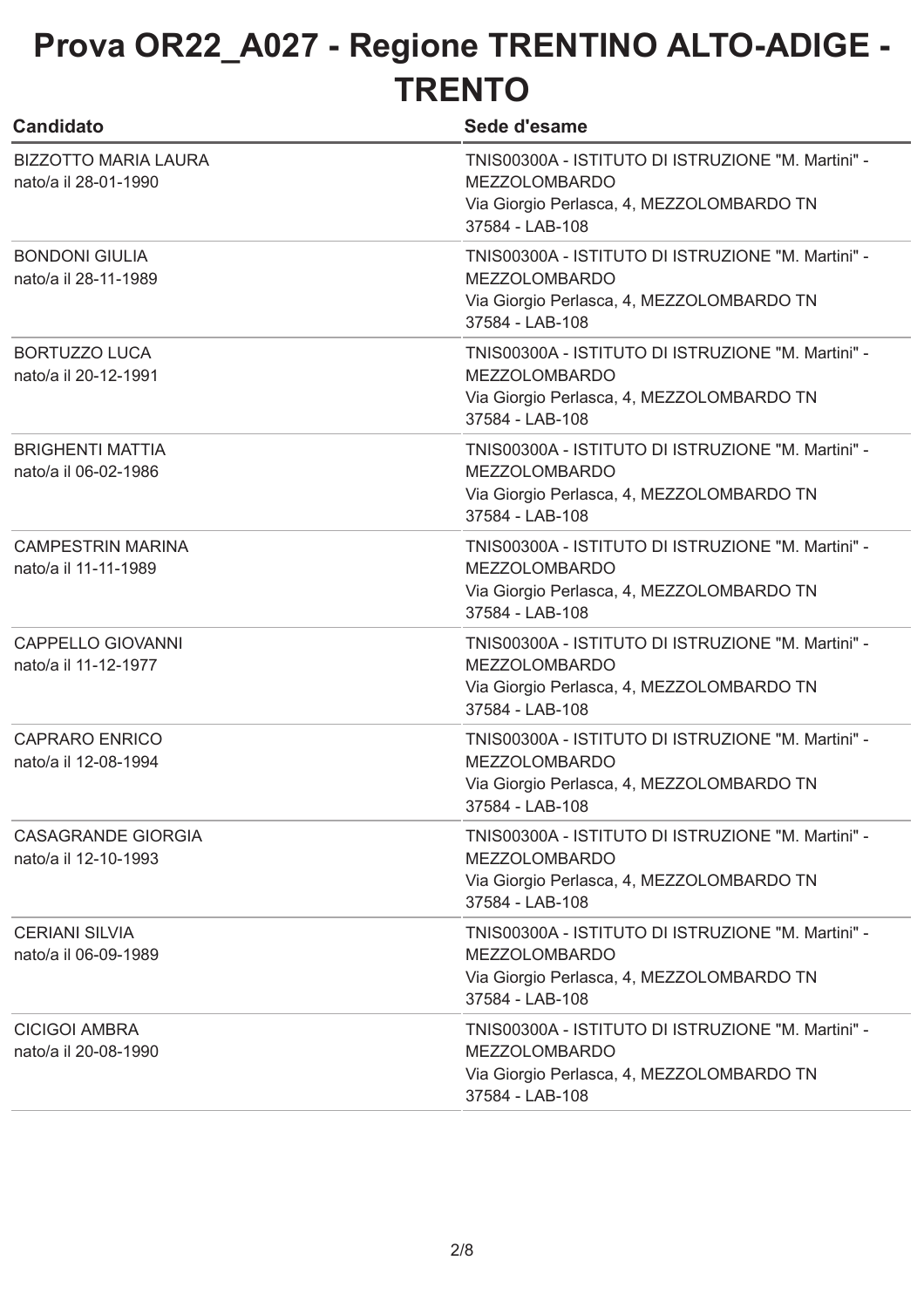| <b>Candidato</b>                                   | Sede d'esame                                                                                                                               |
|----------------------------------------------------|--------------------------------------------------------------------------------------------------------------------------------------------|
| <b>CLAMER VALENTINA</b><br>nato/a il 17-09-1986    | TNIS00300A - ISTITUTO DI ISTRUZIONE "M. Martini" -<br><b>MEZZOLOMBARDO</b><br>Via Giorgio Perlasca, 4, MEZZOLOMBARDO TN<br>37584 - LAB-108 |
| <b>COLLER ARIANNA</b><br>nato/a il 24-08-1995      | TNIS00300A - ISTITUTO DI ISTRUZIONE "M. Martini" -<br><b>MEZZOLOMBARDO</b><br>Via Giorgio Perlasca, 4, MEZZOLOMBARDO TN<br>37585 - LAB-112 |
| <b>COLOGNA JESSICA</b><br>nato/a il 21-12-1990     | TNIS00300A - ISTITUTO DI ISTRUZIONE "M. Martini" -<br><b>MEZZOLOMBARDO</b><br>Via Giorgio Perlasca, 4, MEZZOLOMBARDO TN<br>37585 - LAB-112 |
| <b>COMAI GIULIA</b><br>nato/a il 08-04-1987        | TNIS00300A - ISTITUTO DI ISTRUZIONE "M. Martini" -<br><b>MEZZOLOMBARDO</b><br>Via Giorgio Perlasca, 4, MEZZOLOMBARDO TN<br>37585 - LAB-112 |
| <b>CONT VERONICA</b><br>nato/a il 31-10-1989       | TNIS00300A - ISTITUTO DI ISTRUZIONE "M. Martini" -<br><b>MEZZOLOMBARDO</b><br>Via Giorgio Perlasca, 4, MEZZOLOMBARDO TN<br>37585 - LAB-112 |
| <b>CORAZZOLLA LETIZIA</b><br>nato/a il 28-12-1993  | TNIS00300A - ISTITUTO DI ISTRUZIONE "M. Martini" -<br><b>MEZZOLOMBARDO</b><br>Via Giorgio Perlasca, 4, MEZZOLOMBARDO TN<br>37585 - LAB-112 |
| <b>CRISTINELLI NATALIA</b><br>nato/a il 02-12-1993 | TNIS00300A - ISTITUTO DI ISTRUZIONE "M. Martini" -<br><b>MEZZOLOMBARDO</b><br>Via Giorgio Perlasca, 4, MEZZOLOMBARDO TN<br>37585 - LAB-112 |
| <b>DALLA VALLE ANDREA</b><br>nato/a il 03-08-1991  | TNIS00300A - ISTITUTO DI ISTRUZIONE "M. Martini" -<br><b>MEZZOLOMBARDO</b><br>Via Giorgio Perlasca, 4, MEZZOLOMBARDO TN<br>37585 - LAB-112 |
| <b>DALVIT ESTER</b><br>nato/a il 27-10-1983        | TNIS00300A - ISTITUTO DI ISTRUZIONE "M. Martini" -<br><b>MEZZOLOMBARDO</b><br>Via Giorgio Perlasca, 4, MEZZOLOMBARDO TN<br>37585 - LAB-112 |
| <b>DANESE ANGELO</b><br>nato/a il 25-02-1988       | TNIS00300A - ISTITUTO DI ISTRUZIONE "M. Martini" -<br><b>MEZZOLOMBARDO</b><br>Via Giorgio Perlasca, 4, MEZZOLOMBARDO TN<br>37585 - LAB-112 |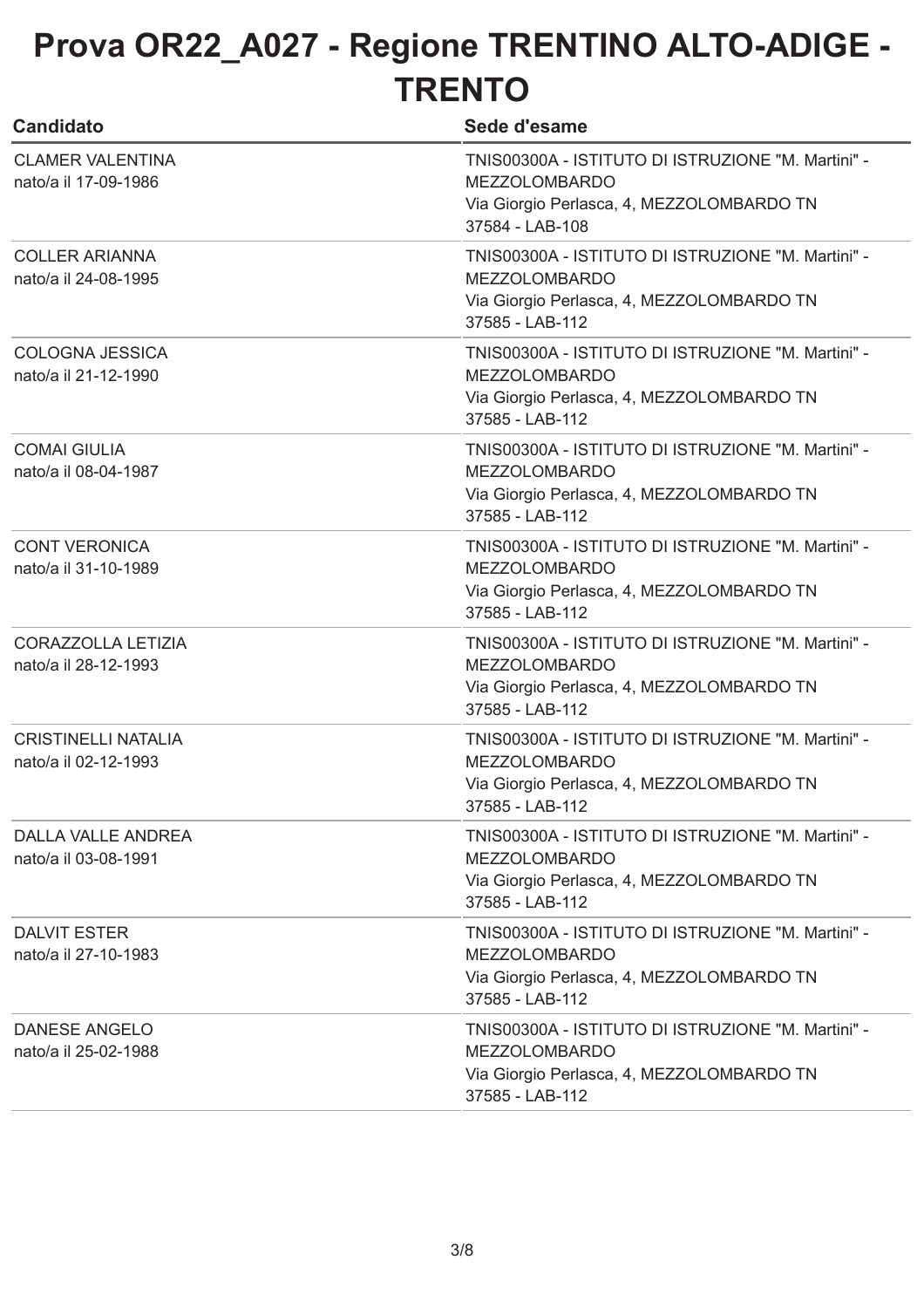| <b>Candidato</b>                                          | Sede d'esame                                                                                                                               |
|-----------------------------------------------------------|--------------------------------------------------------------------------------------------------------------------------------------------|
| <b>DEFLORIAN SERGIO</b><br>nato/a il 26-07-1985           | TNIS00300A - ISTITUTO DI ISTRUZIONE "M. Martini" -<br><b>MEZZOLOMBARDO</b><br>Via Giorgio Perlasca, 4, MEZZOLOMBARDO TN<br>37585 - LAB-112 |
| <b>DI IULIO ENRICA</b><br>nato/a il 24-10-1994            | TNIS00300A - ISTITUTO DI ISTRUZIONE "M. Martini" -<br><b>MEZZOLOMBARDO</b><br>Via Giorgio Perlasca, 4, MEZZOLOMBARDO TN<br>37585 - LAB-112 |
| DIGREGORIO LABIANCA NATOLI CHIARA<br>nato/a il 22-12-1988 | TNIS00300A - ISTITUTO DI ISTRUZIONE "M. Martini" -<br><b>MEZZOLOMBARDO</b><br>Via Giorgio Perlasca, 4, MEZZOLOMBARDO TN<br>37585 - LAB-112 |
| <b>DIONISI MARCO</b><br>nato/a il 21-07-1992              | TNIS00300A - ISTITUTO DI ISTRUZIONE "M. Martini" -<br><b>MEZZOLOMBARDO</b><br>Via Giorgio Perlasca, 4, MEZZOLOMBARDO TN<br>37585 - LAB-112 |
| <b>FERRARI NICOLA</b><br>nato/a il 11-05-1991             | TNIS00300A - ISTITUTO DI ISTRUZIONE "M. Martini" -<br><b>MEZZOLOMBARDO</b><br>Via Giorgio Perlasca, 4, MEZZOLOMBARDO TN<br>37585 - LAB-112 |
| <b>FRIZZERA WALTER</b><br>nato/a il 26-09-1964            | TNIS00300A - ISTITUTO DI ISTRUZIONE "M. Martini" -<br><b>MEZZOLOMBARDO</b><br>Via Giorgio Perlasca, 4, MEZZOLOMBARDO TN<br>37585 - LAB-112 |
| <b>GALLI MICHELLE</b><br>nato/a il 02-02-1992             | TNIS00300A - ISTITUTO DI ISTRUZIONE "M. Martini" -<br><b>MEZZOLOMBARDO</b><br>Via Giorgio Perlasca, 4, MEZZOLOMBARDO TN<br>37585 - LAB-112 |
| <b>GARZOGLIO MISTRAL</b><br>nato/a il 28-04-1988          | TNIS00300A - ISTITUTO DI ISTRUZIONE "M. Martini" -<br><b>MEZZOLOMBARDO</b><br>Via Giorgio Perlasca, 4, MEZZOLOMBARDO TN<br>37585 - LAB-112 |
| <b>GIACOMELLI LUCA</b><br>nato/a il 06-03-1992            | TNIS00300A - ISTITUTO DI ISTRUZIONE "M. Martini" -<br><b>MEZZOLOMBARDO</b><br>Via Giorgio Perlasca, 4, MEZZOLOMBARDO TN<br>37585 - LAB-112 |
| <b>GIORDANO CLAUDIA</b><br>nato/a il 26-02-1979           | TNIS00300A - ISTITUTO DI ISTRUZIONE "M. Martini" -<br><b>MEZZOLOMBARDO</b><br>Via Giorgio Perlasca, 4, MEZZOLOMBARDO TN<br>37585 - LAB-112 |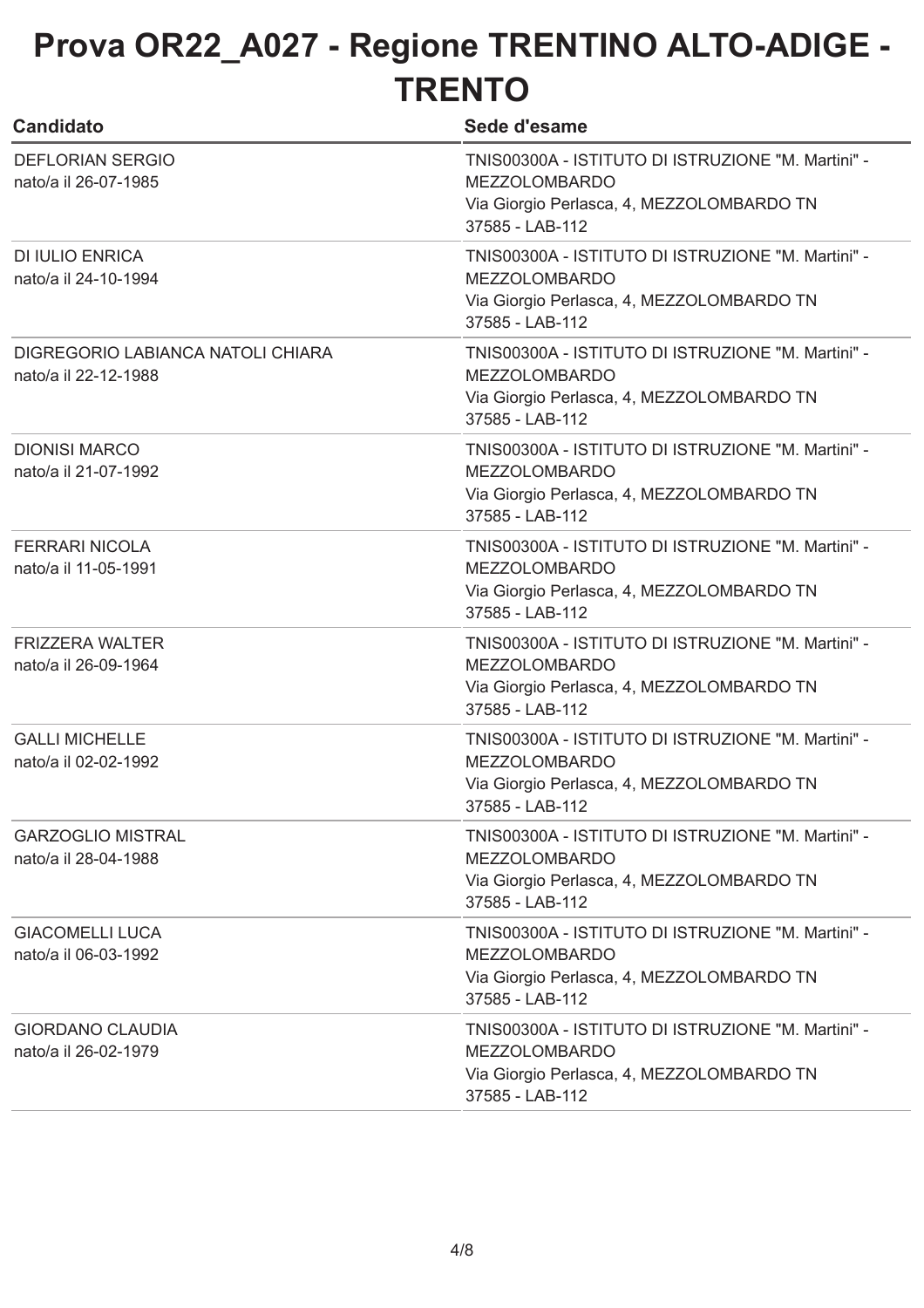| <b>Candidato</b>                                  | Sede d'esame                                                                                                                               |
|---------------------------------------------------|--------------------------------------------------------------------------------------------------------------------------------------------|
| <b>GIULINI MADDALENA</b><br>nato/a il 11-06-1986  | TNIS00300A - ISTITUTO DI ISTRUZIONE "M. Martini" -<br><b>MEZZOLOMBARDO</b><br>Via Giorgio Perlasca, 4, MEZZOLOMBARDO TN<br>37586 - LAB-134 |
| <b>GRAZIOLA VALENTINA</b><br>nato/a il 01-02-1990 | TNIS00300A - ISTITUTO DI ISTRUZIONE "M. Martini" -<br><b>MEZZOLOMBARDO</b><br>Via Giorgio Perlasca, 4, MEZZOLOMBARDO TN<br>37586 - LAB-134 |
| <b>GROFF ROBERTO</b><br>nato/a il 06-08-1991      | TNIS00300A - ISTITUTO DI ISTRUZIONE "M. Martini" -<br><b>MEZZOLOMBARDO</b><br>Via Giorgio Perlasca, 4, MEZZOLOMBARDO TN<br>37586 - LAB-134 |
| <b>LOTTI CHIARA</b><br>nato/a il 12-04-1993       | TNIS00300A - ISTITUTO DI ISTRUZIONE "M. Martini" -<br><b>MEZZOLOMBARDO</b><br>Via Giorgio Perlasca, 4, MEZZOLOMBARDO TN<br>37586 - LAB-134 |
| <b>MARCHETTI CLAUDIO</b><br>nato/a il 29-04-1992  | TNIS00300A - ISTITUTO DI ISTRUZIONE "M. Martini" -<br><b>MEZZOLOMBARDO</b><br>Via Giorgio Perlasca, 4, MEZZOLOMBARDO TN<br>37586 - LAB-134 |
| <b>MARZIANO VALENTINA</b><br>nato/a il 15-08-1988 | TNIS00300A - ISTITUTO DI ISTRUZIONE "M. Martini" -<br><b>MEZZOLOMBARDO</b><br>Via Giorgio Perlasca, 4, MEZZOLOMBARDO TN<br>37586 - LAB-134 |
| <b>MAZZI ALBERTO</b><br>nato/a il 28-01-1989      | TNIS00300A - ISTITUTO DI ISTRUZIONE "M. Martini" -<br><b>MEZZOLOMBARDO</b><br>Via Giorgio Perlasca, 4, MEZZOLOMBARDO TN<br>37586 - LAB-134 |
| <b>MELCHIORRI MIRKO</b><br>nato/a il 27-12-1978   | TNIS00300A - ISTITUTO DI ISTRUZIONE "M. Martini" -<br><b>MEZZOLOMBARDO</b><br>Via Giorgio Perlasca, 4, MEZZOLOMBARDO TN<br>37586 - LAB-134 |
| <b>MENGON FEDERICA</b><br>nato/a il 05-04-1986    | TNIS00300A - ISTITUTO DI ISTRUZIONE "M. Martini" -<br><b>MEZZOLOMBARDO</b><br>Via Giorgio Perlasca, 4, MEZZOLOMBARDO TN<br>37586 - LAB-134 |
| <b>MILANO ANNALISA</b><br>nato/a il 31-12-1976    | TNIS00300A - ISTITUTO DI ISTRUZIONE "M. Martini" -<br><b>MEZZOLOMBARDO</b><br>Via Giorgio Perlasca, 4, MEZZOLOMBARDO TN<br>37586 - LAB-134 |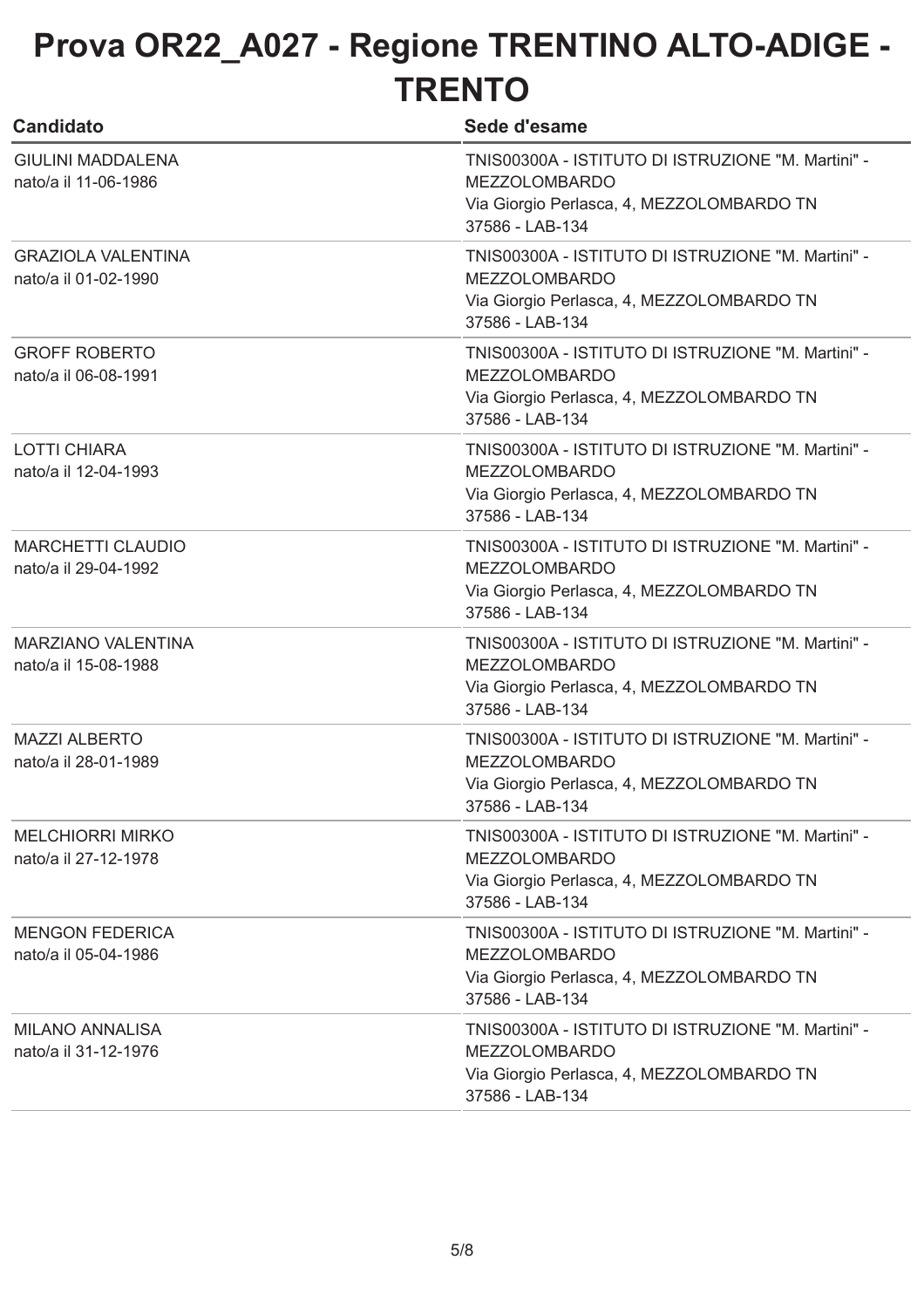| <b>Candidato</b>                                  | Sede d'esame                                                                                                                               |
|---------------------------------------------------|--------------------------------------------------------------------------------------------------------------------------------------------|
| <b>MOGGIO LORENZO</b><br>nato/a il 22-10-1984     | TNIS00300A - ISTITUTO DI ISTRUZIONE "M. Martini" -<br><b>MEZZOLOMBARDO</b><br>Via Giorgio Perlasca, 4, MEZZOLOMBARDO TN<br>37586 - LAB-134 |
| <b>MOLINO LAURA</b><br>nato/a il 30-08-1973       | TNIS00300A - ISTITUTO DI ISTRUZIONE "M. Martini" -<br><b>MEZZOLOMBARDO</b><br>Via Giorgio Perlasca, 4, MEZZOLOMBARDO TN<br>37586 - LAB-134 |
| <b>MORONI MONICA</b><br>nato/a il 18-08-1990      | TNIS00300A - ISTITUTO DI ISTRUZIONE "M. Martini" -<br><b>MEZZOLOMBARDO</b><br>Via Giorgio Perlasca, 4, MEZZOLOMBARDO TN<br>37586 - LAB-134 |
| <b>NOLLO NADIA</b><br>nato/a il 14-02-1979        | TNIS00300A - ISTITUTO DI ISTRUZIONE "M. Martini" -<br><b>MEZZOLOMBARDO</b><br>Via Giorgio Perlasca, 4, MEZZOLOMBARDO TN<br>37586 - LAB-134 |
| <b>NOTARO GIUSEPPE</b><br>nato/a il 07-11-1981    | TNIS00300A - ISTITUTO DI ISTRUZIONE "M. Martini" -<br><b>MEZZOLOMBARDO</b><br>Via Giorgio Perlasca, 4, MEZZOLOMBARDO TN<br>37586 - LAB-134 |
| PANIZZA CHIOCCHETTI MARCO<br>nato/a il 25-10-1995 | TNIS00300A - ISTITUTO DI ISTRUZIONE "M. Martini" -<br><b>MEZZOLOMBARDO</b><br>Via Giorgio Perlasca, 4, MEZZOLOMBARDO TN<br>37586 - LAB-134 |
| PERUZZI CHIARA<br>nato/a il 15-03-1989            | TNIS00300A - ISTITUTO DI ISTRUZIONE "M. Martini" -<br><b>MEZZOLOMBARDO</b><br>Via Giorgio Perlasca, 4, MEZZOLOMBARDO TN<br>37586 - LAB-134 |
| PEZZI LUCA<br>nato/a il 03-08-1992                | TNIS00300A - ISTITUTO DI ISTRUZIONE "M. Martini" -<br><b>MEZZOLOMBARDO</b><br>Via Giorgio Perlasca, 4, MEZZOLOMBARDO TN<br>37586 - LAB-134 |
| PFAENDER JOHANNES<br>nato/a il 21-04-1988         | TNIS00300A - ISTITUTO DI ISTRUZIONE "M. Martini" -<br><b>MEZZOLOMBARDO</b><br>Via Giorgio Perlasca, 4, MEZZOLOMBARDO TN<br>37586 - LAB-134 |
| POLESELLO MARTA<br>nato/a il 18-02-1993           | TNIS00300A - ISTITUTO DI ISTRUZIONE "M. Martini" -<br><b>MEZZOLOMBARDO</b><br>Via Giorgio Perlasca, 4, MEZZOLOMBARDO TN<br>37588 - LAB-234 |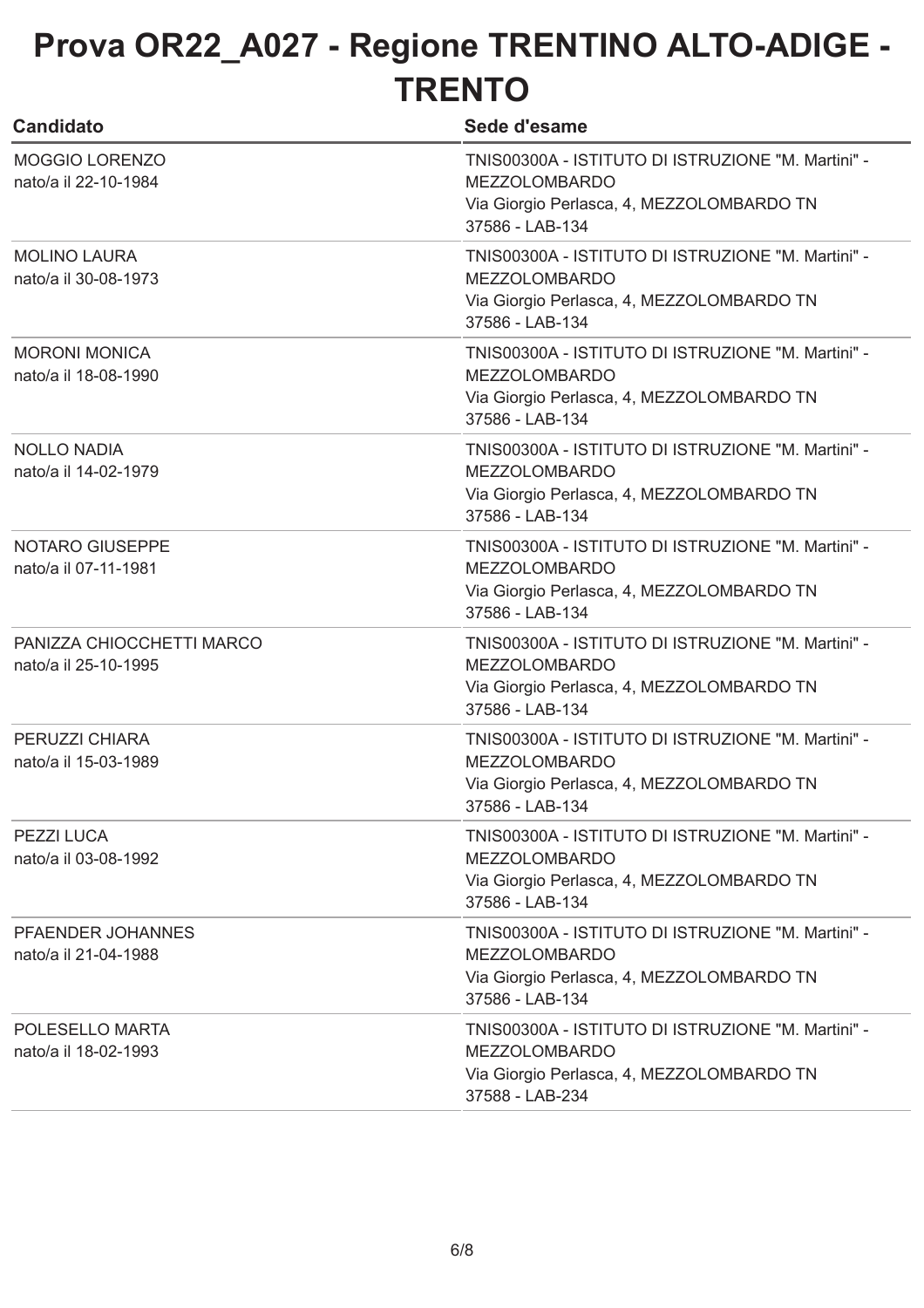| <b>Candidato</b>                                | Sede d'esame                                                                                                                               |
|-------------------------------------------------|--------------------------------------------------------------------------------------------------------------------------------------------|
| <b>REALDI MATTEO</b><br>nato/a il 15-12-1974    | TNIS00300A - ISTITUTO DI ISTRUZIONE "M. Martini" -<br><b>MEZZOLOMBARDO</b><br>Via Giorgio Perlasca, 4, MEZZOLOMBARDO TN<br>37588 - LAB-234 |
| <b>RIZ LUCA</b><br>nato/a il 16-03-1989         | TNIS00300A - ISTITUTO DI ISTRUZIONE "M. Martini" -<br><b>MEZZOLOMBARDO</b><br>Via Giorgio Perlasca, 4, MEZZOLOMBARDO TN<br>37588 - LAB-234 |
| ROSSARO STEFANO<br>nato/a il 13-11-1970         | TNIS00300A - ISTITUTO DI ISTRUZIONE "M. Martini" -<br><b>MEZZOLOMBARDO</b><br>Via Giorgio Perlasca, 4, MEZZOLOMBARDO TN<br>37588 - LAB-234 |
| SALMOIRAGHI ALESSANDRO<br>nato/a il 27-10-1991  | TNIS00300A - ISTITUTO DI ISTRUZIONE "M. Martini" -<br><b>MEZZOLOMBARDO</b><br>Via Giorgio Perlasca, 4, MEZZOLOMBARDO TN<br>37588 - LAB-234 |
| <b>SALVAGNI MICHELE</b><br>nato/a il 12-10-1993 | TNIS00300A - ISTITUTO DI ISTRUZIONE "M. Martini" -<br><b>MEZZOLOMBARDO</b><br>Via Giorgio Perlasca, 4, MEZZOLOMBARDO TN<br>37588 - LAB-234 |
| <b>SIMONI KATIA</b><br>nato/a il 17-04-1992     | TNIS00300A - ISTITUTO DI ISTRUZIONE "M. Martini" -<br><b>MEZZOLOMBARDO</b><br>Via Giorgio Perlasca, 4, MEZZOLOMBARDO TN<br>37588 - LAB-234 |
| <b>TERZONI GIULIA</b><br>nato/a il 15-07-1993   | TNIS00300A - ISTITUTO DI ISTRUZIONE "M. Martini" -<br><b>MEZZOLOMBARDO</b><br>Via Giorgio Perlasca, 4, MEZZOLOMBARDO TN<br>37588 - LAB-234 |
| <b>TERZONI SARA</b><br>nato/a il 21-06-1985     | TNIS00300A - ISTITUTO DI ISTRUZIONE "M. Martini" -<br><b>MEZZOLOMBARDO</b><br>Via Giorgio Perlasca, 4, MEZZOLOMBARDO TN<br>37588 - LAB-234 |
| <b>TOMASI VALERIA</b><br>nato/a il 02-08-1995   | TNIS00300A - ISTITUTO DI ISTRUZIONE "M. Martini" -<br><b>MEZZOLOMBARDO</b><br>Via Giorgio Perlasca, 4, MEZZOLOMBARDO TN<br>37588 - LAB-234 |
| <b>TONOLI ALESSIA</b><br>nato/a il 19-01-1995   | TNIS00300A - ISTITUTO DI ISTRUZIONE "M. Martini" -<br><b>MEZZOLOMBARDO</b><br>Via Giorgio Perlasca, 4, MEZZOLOMBARDO TN<br>37588 - LAB-234 |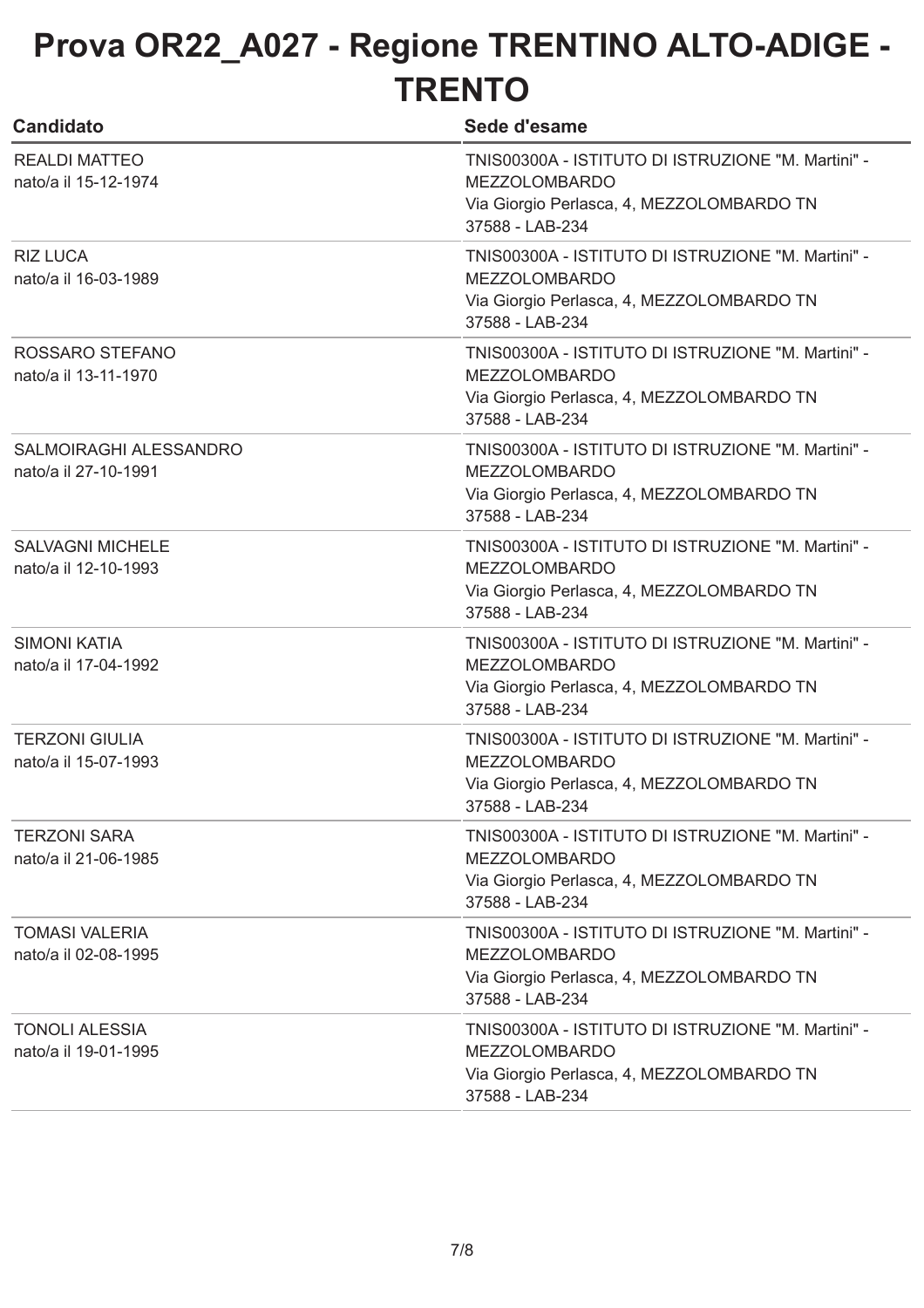| <b>Candidato</b>                                 | Sede d'esame                                                                                                                               |
|--------------------------------------------------|--------------------------------------------------------------------------------------------------------------------------------------------|
| <b>TURRI FEDERICA</b><br>nato/a il 31-03-1992    | TNIS00300A - ISTITUTO DI ISTRUZIONE "M. Martini" -<br><b>MEZZOLOMBARDO</b><br>Via Giorgio Perlasca, 4, MEZZOLOMBARDO TN<br>37588 - LAB-234 |
| <b>VILARDI ANDREA</b><br>nato/a il 14-08-1980    | TNIS00300A - ISTITUTO DI ISTRUZIONE "M. Martini" -<br><b>MEZZOLOMBARDO</b><br>Via Giorgio Perlasca, 4, MEZZOLOMBARDO TN<br>37588 - LAB-234 |
| <b>VINANTE MIRCO</b><br>nato/a il 09-08-1993     | TNIS00300A - ISTITUTO DI ISTRUZIONE "M. Martini" -<br><b>MEZZOLOMBARDO</b><br>Via Giorgio Perlasca, 4, MEZZOLOMBARDO TN<br>37588 - LAB-234 |
| <b>VOLPINI VALERIA</b><br>nato/a il 07-08-1990   | TNIS00300A - ISTITUTO DI ISTRUZIONE "M. Martini" -<br><b>MEZZOLOMBARDO</b><br>Via Giorgio Perlasca, 4, MEZZOLOMBARDO TN<br>37588 - LAB-234 |
| <b>ZACCARIA GABRIELE</b><br>nato/a il 31-05-1987 | TNIS00300A - ISTITUTO DI ISTRUZIONE "M. Martini" -<br><b>MEZZOLOMBARDO</b><br>Via Giorgio Perlasca, 4, MEZZOLOMBARDO TN<br>37588 - LAB-234 |